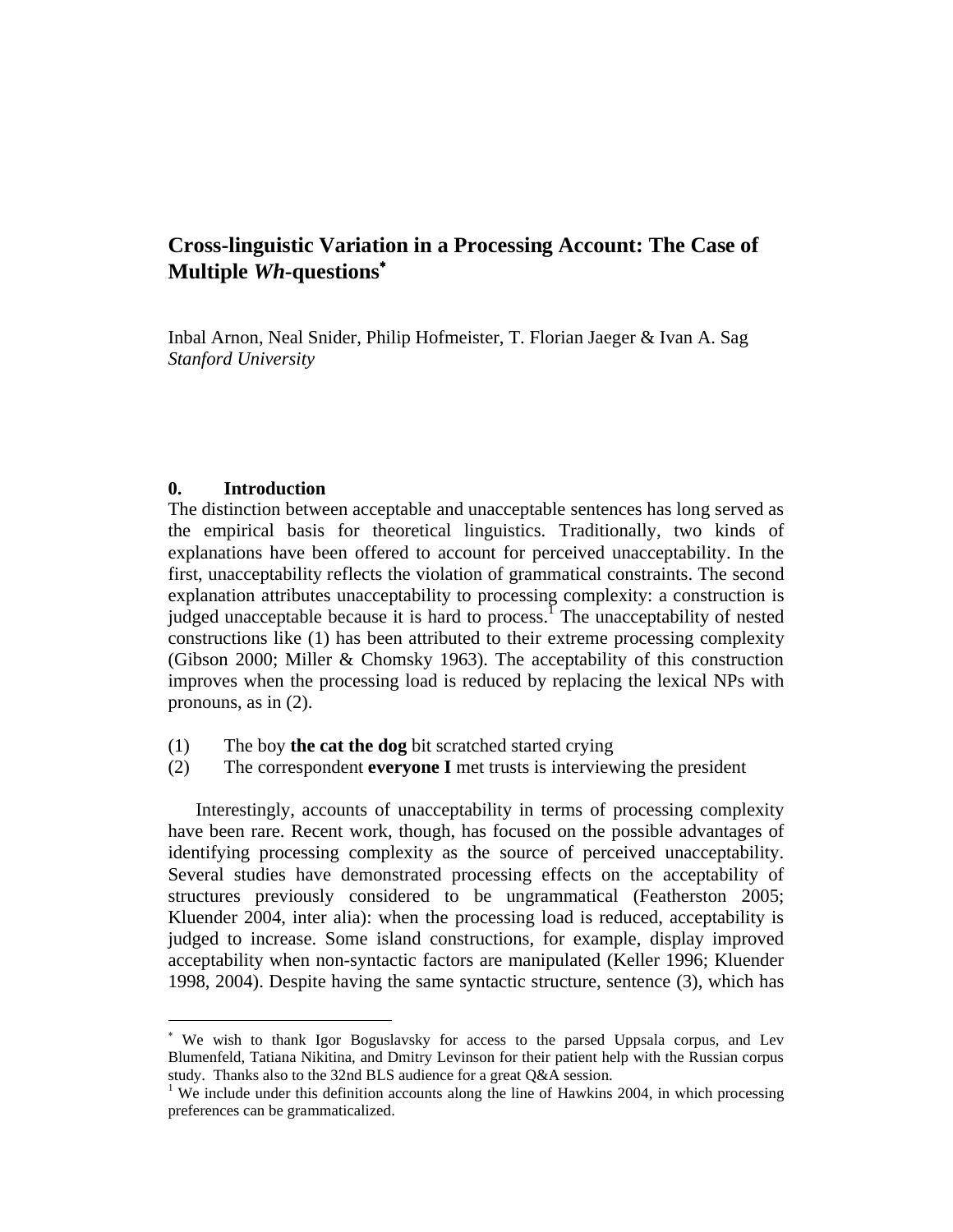two lexical NPs, is judged as less acceptable than (4), which has two pronouns instead (Kluender 1998). Sentence (4), in fact, seems no different from (5), which is not an island construction:

- (3) That was the play that **the teacher** wondered whether **a student** will like
- (4) That was the play that **they** wondered whether **you** would like
- (5) That was the play that they wondered if you would like

What are the advantages of a processing-based account of unacceptability? Such an account captures, in the case of islands, the effect of the referential form of the NP (lexical vs. pronominal), which would not ordinarily be encoded in a grammar. In general, a processing-based explanation can not only model gradience in the data, which is hard to capture within a categorical theory of grammar, but also provide motivation for it.<sup>2</sup> Moreover, it does so by appealing to factors that are independently motivated by other aspects of sentence processing. One challenge for processing-driven accounts is apparently categorical crosslinguistic variation in the acceptability of certain structures. Extending Kluender 1998, we argue that a processing-based account of islands can accommodate such cross-linguistic variation, and also better capture gradient variation.

In this paper, we will look at so called superiority violations (SUVs) in multiple *wh-*questions (e.g. *What did who read?*) to demonstrate the benefits of using processing complexity to account for perceived unacceptability. In the first part, we summarize recent studies demonstrating gradient acceptability in multiple *wh-*questions in English that can be partially captured by processing preferences (Featherston 2005; Hofmeister et al. to appear). These preferences, such as the distance between the filler and the gap (Gibson 2000) and accessibility of intervening material (Warren & Gibson 2002), are active in other unbounded dependencies. We suggest that the unacceptability of SUVs is due to processing complexity. Then, we review results about the processing of multiple *wh*questions in other languages that a) reveal ordering preferences where there were claimed to be none (German) and b) confirm the apparent lack of them in others (Russian). These findings establish a cross-linguistic variation that is more subtle than previously assumed and which, we argue, cannot be accommodated within a categorical division of languages into those with ordering constraints and those without. In the third part, we suggest an account of cross-linguistic variation in which general processing preferences interact with language specific features. More specifically, we argue that the availability of case marking as a cue to thematic assignment underlies differences in the processing (and acceptability) of multiple *wh-*questions in English, German, and Russian.

 $\overline{a}$ 

<sup>&</sup>lt;sup>2</sup>Theories that allow gradient grammaticality such as Stochastic OT (Boersma & Hayes, 2003) can capture gradient acceptability and provide a formal way of implementing it. However, one advantage of processing-based explanations is that they *motivate* specific constraints that cause the gradience.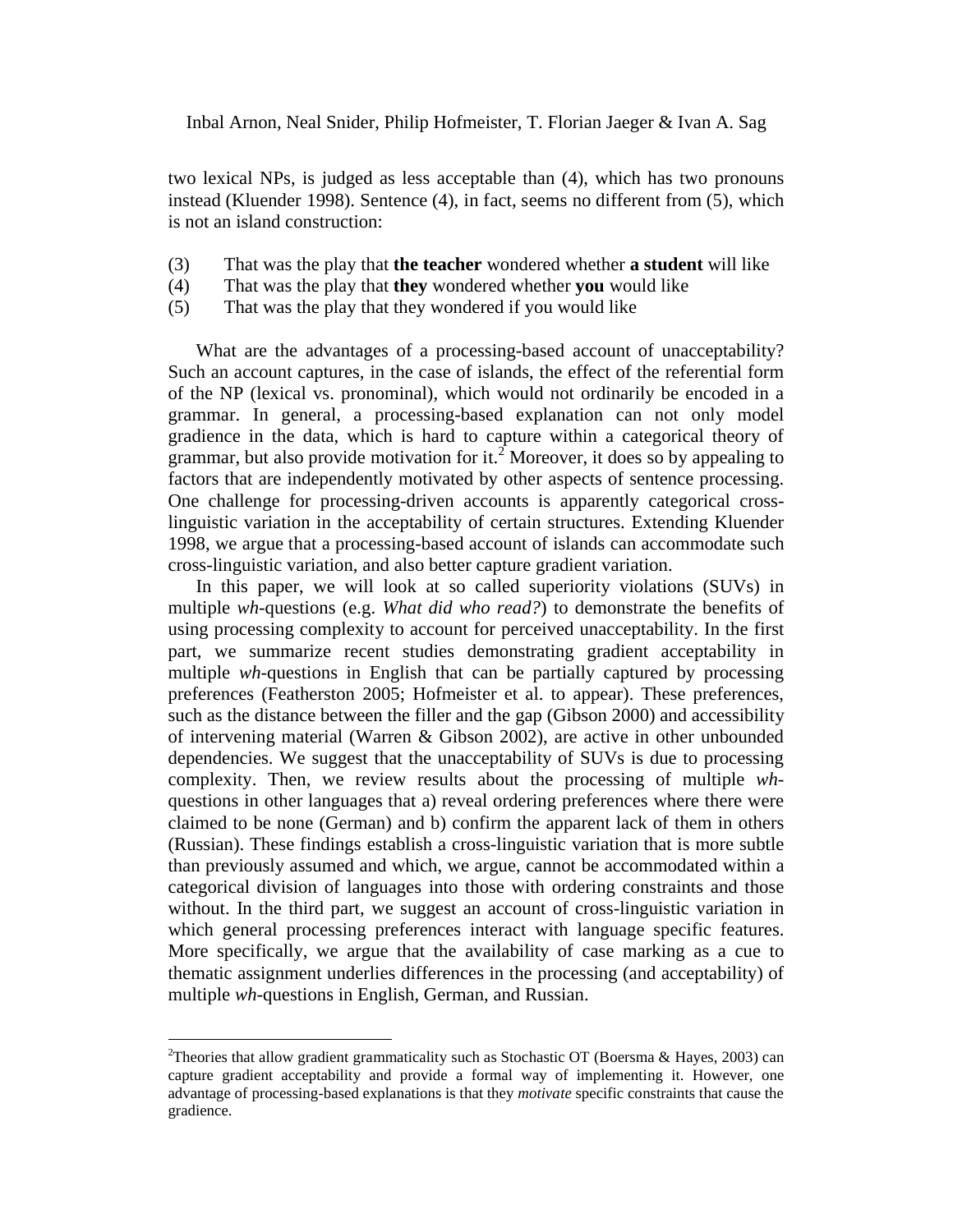*Cross-linguistic Variation in a Processing Account: Multiple Wh-questions*

## **1. Processing Accounts for Multiple** *Wh-***phrase Ordering in English**

English multiple *wh-*questions supposedly exhibit categorical order constraints. While (6a) is grammatical, the unacceptability of (6b) was originally explained by positing a language-specific constraint on *wh*-constructions that prohibits extraction over a syntactically 'superior' *wh-*phrase (Superiority constraint, Chomsky 1973). More recent accounts explain the distinction in terms of general grammatical principles (The Minimal Link Condition, Chomsky 1995), but still maintain a categorical difference in grammaticality between (6a) and (6b) (Pesetsky 2000):

| (6a) | Who read what?     | grammatical              |
|------|--------------------|--------------------------|
| (6b) | What did who read? | supposedly ungrammatical |

Several findings raise the need to re-examine the supposedly categorical contrast between (6a) and (6b). First, despite being labeled 'ungrammatical', sentences like (6b) can be found (albeit rarely) in natural speech (Sag et al. under review; Clifton, Fanselow & Frazier 2006). More importantly, it has long been noted that there are exceptions to the 'Superiority constraint' in English: despite having the same syntactic configuration, sentences with *which*-phrases do not exhibit the contrast. (7a) and (7b) have both been argued to be grammatical (Bolinger 1978; Pesetsky 2000):

- (7a) Which student read which book?
- (7b) Which book did which student read?

An additional challenge to categorical grammatical accounts comes from evidence showing that *wh-*phrase ordering is conditioned by non-syntactic factors. Recent studies (Featherston 2005; Hofmeister et al. to appear) have demonstrated that SUVs display a pattern of gradient acceptability that is affected by the type of *wh-*phrase (bare phrase vs. *which* phrase), and is different from the simplistic contrast indicated by (6a) and (6b). Taken together, these findings suggest that the perceived unacceptability of SUVs like (6b) is gradient in nature and therefore not adequately captured by categorical grammatical accounts.

An alternative explanation that can capture the gradience of the data is given by the WH-Processing hypothesis (Hofmeister et al. to appear). Under this account, the relative rarity of structures like '*what did who do*' stems from their extreme processing cost: given the choice between several grammatical *wh-*orders (e.g. (6a) vs. (6b)), speakers disprefer those which (given the context) are associated with a greater processing cost. If multiple *wh-*questions are merely especially taxing unbounded dependencies, then they should be affected by the same factors that affect the processing of other unbounded dependencies (relative clauses, clefts, etc.). Combined with existing theories of processing complexity (Gibson, 2000; Warren & Gibson, 2002), the WH-Processing hypothesis makes the following predictions for a *wh-*filler-gap dependency: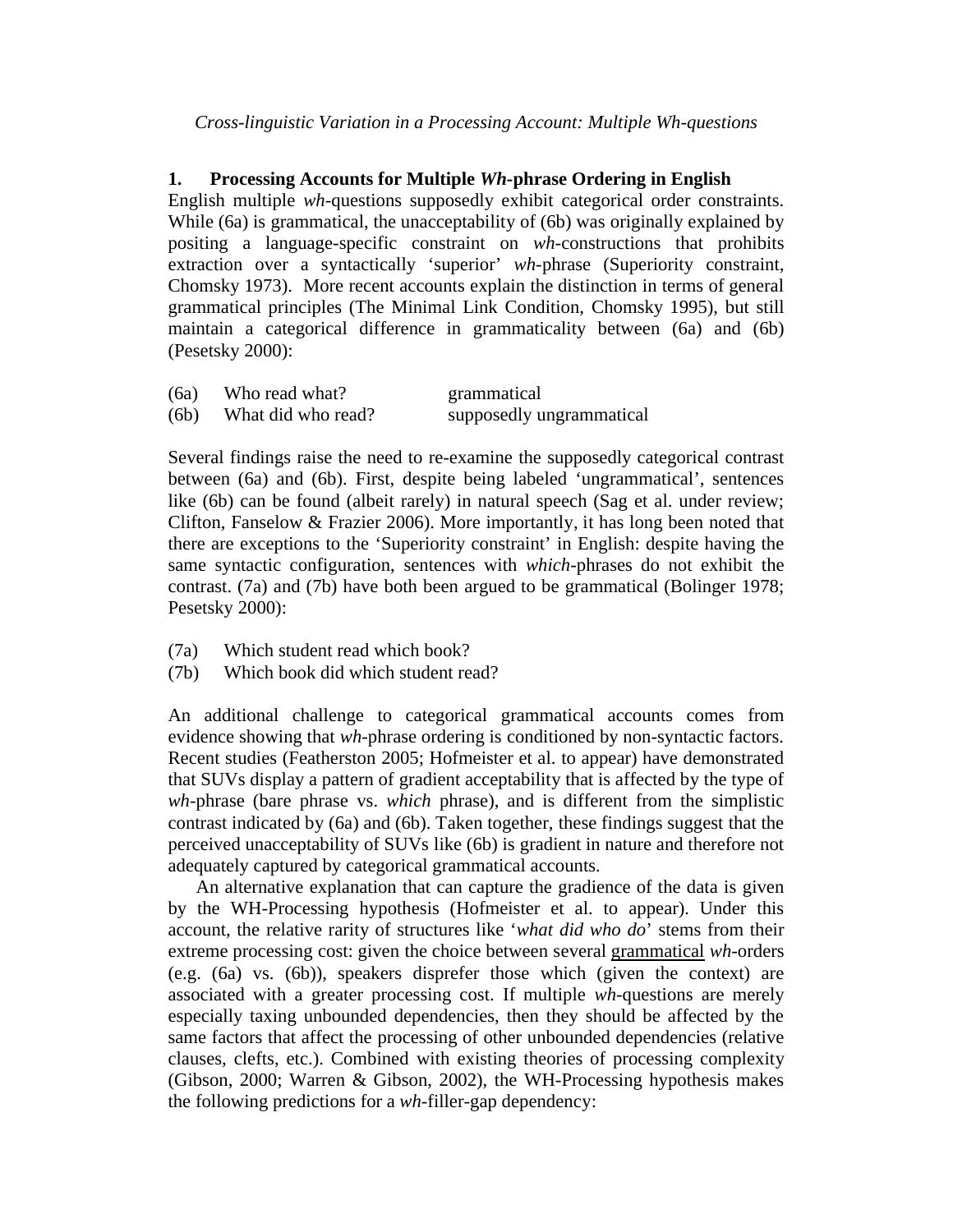- I. Gaps that are further from the filler are harder to process.
- II. Less accessible fillers make the dependency harder to resolve.
- III. Less accessible intervenors make the dependency harder to resolve.

For fillers, accessibility refers to the boost in activation associated with the *wh*phrase (Gernsbacher 1989; for further discussion, see Ariel (2001:47, 68), who uses the term *future accessibility*). For intervenors, we assume that higher accessibility consumes fewer resources and therefore is less taxing during dependency-processing (Warren & Gibson 2002).<sup>3</sup> SUVs have a bigger distance between the filler and the gap than their non-SUV counterpart. SUVs with bare *wh-*phrases, which correlate with lower accessibility than *which*-phrases (Frazier & Clifton 2002), are complex on all three levels (I – III). SUVs with *which*phrases still have a larger distance between the filler and the gap than their non-SUV counterpart, but they have a more accessible filler and intervenor, rendering them less complex than bare SUVs.

In a series of studies, we (Hofmeister et al. to appear) investigated the extent to which the variance in acceptability of multiple *wh-*questions can be accounted for in terms of processing complexity by manipulating the distance between the filler and the gap and the accessibility of the filler and intervenor. $4$  The acceptability results were complemented by on-line measures of processing complexity collected using self-paced reading. The results demonstrate gradient acceptability of SUVs that is accounted for by the same processing factors that have been shown to influence other unbounded dependencies  $(I - III)$ . To give an example, we briefly summarize our tests of prediction II and III. We used SUV examples like (8-11) in which the accessibility of the filler and the intervenor was manipulated:

| (8)  | Pat wondered what who read.                                             | BareFiller-BareIntervenor           |
|------|-------------------------------------------------------------------------|-------------------------------------|
| (9)  | Pat wondered what which student read.                                   | BareFiller- <i>Which</i> Intervenor |
| (10) | Pat wondered which book who read.                                       | <i>Which</i> Intervenor-BareFiller  |
| (11) | Pat wondered which book which student read. WhichFiller-WhichIntervenor |                                     |

The results for acceptability judgments and reading times are shown in Figure 1 and 2. Figure 1 shows the log-normalized acceptability judgments for SUVs in the different accessibility conditions (higher numbers correspond to higher acceptability). Figure 2 shows the mean residual reading times for the verb region in the different conditions. Importantly, higher numbers correspond to slower reading times and reflect more difficulty.<sup>5</sup>

 $\overline{a}$ 

 $3$  Note that this notion of accessibility builds on, but differs from, the use in e.g. Ariel 2001. See Hofmeister *et al.* to appear for further discussion of how to apply the notion accessibility to *wh*phrases.

 $4$  We assume increased processing cost correlates with reduced acceptability judgments (Fanselow & Frisch to appear; Hofmeister et al. to appear).

<sup>&</sup>lt;sup>5</sup> Negative residual reading times mean the region is read faster than expected given its length.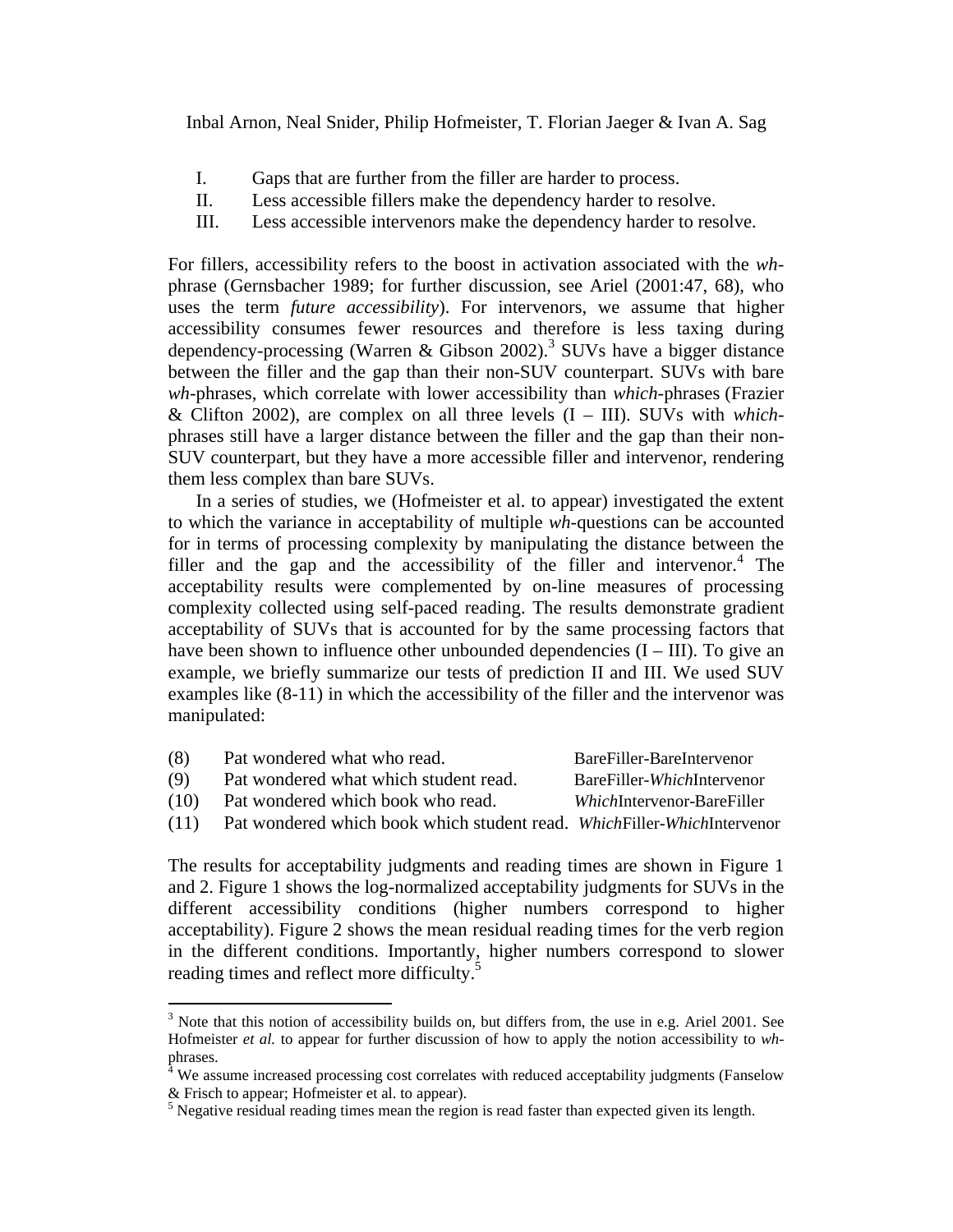



SUVs with more accessible fillers and intervenors (11) show the highest acceptability ratings and fastest reading times. SUVs where only one of the entities was highly accessible (9,10) show lower acceptability and slower reading times, while SUVs with less accessible fillers and intervenors show the lowest acceptability ratings and slowest reading times (8).

To summarize, recent findings on multiple *wh*-questions in English reveal that a contrast historically regarded to be one of discrete grammaticality involves a gradient space of judgments that can partially be explained by independently motivated processing preferences. The gradience of the phenomenon and its sensitivity to processing factors is hard to accommodate within discrete models of grammar. Instead, the results support the role of processing complexity in creating the perceived unacceptability in English.

However, one apparent advantage of the grammatical account is its potential for accounting for cross-linguistic variation. A grammatical constraint in one language but not in another could explain the difference between languages that display ordering constraints (like English) and languages that don't (like German or Russian). How could one account for cross-linguistic variation within a processing account? If unacceptability is the result of general processing preferences, why don't we see the effect of these preferences across languages? Next, we review recent cross-linguistic findings that bear on the issue.

## **2. Cross-linguistic Variation**

 $\overline{a}$ 

With regard to SUV constructions, the distinction between languages like English and languages like German or Russian is crucially based on the assumption that English, but not German or Russian, exhibits strict ordering preferences. The English data presented in the previous section demonstrates that the real space of judgments is more gradient than previously claimed and doesn't categorically rule out one of the orders. We now review additional work on multiple *wh-*questions in German and Russian that reevaluates the constraints on ordering in these languages.<sup>6</sup>

 $6$  Our work is influenced by previous work by Featherston (2005), but our interpretation differs.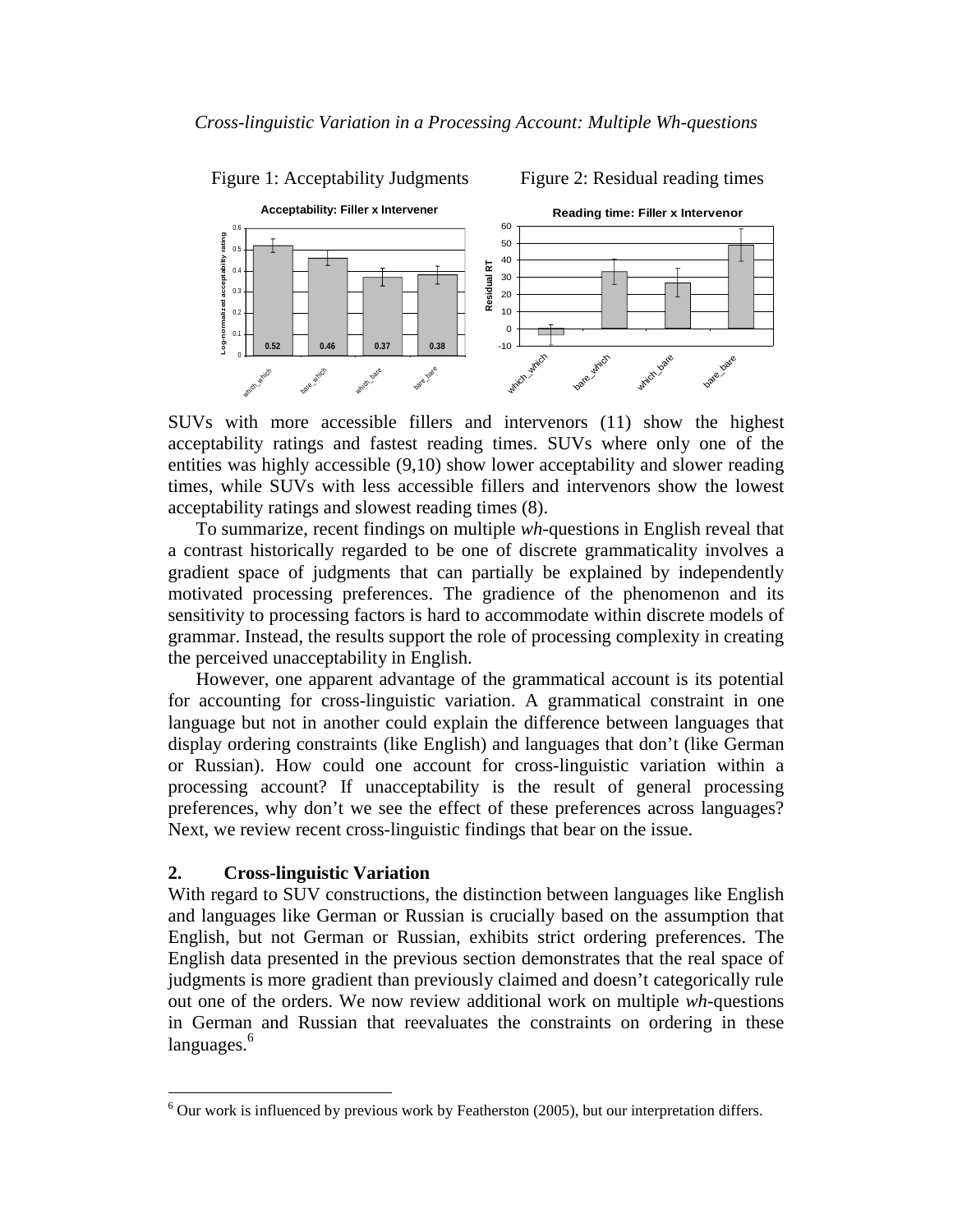The contrast between SUVs and non-SUVs has been claimed to be absent in German (Lutz 1996). Both (12a) and (12b) are considered equally acceptable.

- (12a) Maria fragt wer was gelesen hat. Maria asks who what read has *Maria asks who has read what*
- (12b) Maria fragt was wer gelesen hat. Maria asks what who read has *Maria asks what who has read*

Recent work, however, demonstrates the existence of ordering preferences in German that are consistent with the ones found in English. Featherston (2005) reports an ordering preference in German: SUV structures like (12b) were judged to be less acceptable than non-SUV structures like (12a). Moreover, the results demonstrate an effect of intervenor activation: SUVs with *which*-phrase intervenors (13) were judged more acceptable than ones with bare intervenors (14). No effect of filler activation was found:

- (13) Was hat welcher Zahnarzt dem Patienten empfohlen? what has which dentist to.the patient recommended *What has which dentist recommended to the patient?*
- (14) Was hat wer dem Patienten empfohlen? what has who to.the patient recommended *What has who recommended to the patient?*

Russian is also said not to exhibit a contrast between SUVs and non-SUVs: (15a) and (15b) are equally acceptable (Rudin 1988):

- (15a) Elena staralas' razobrat'sia kto chto zakazal. Elena tried figure-out who what ordered *Elena tried to figure out who ordered what*.
- (15b) Elena staralas' razobrat'sia chto kto zakazal. Elena tried figure-out what who ordered *Elena tried to figure out what who ordered*.

 $\overline{a}$ 

Indeed, Federenko (2005) found no ordering preference in Russian: both orders are judged equally acceptable and there is no effect of filler or intervenor accessibility.<sup>7</sup>

It is important to note that Fedorenko (2005) confirms our results for English using the same methodology and almost identical stimuli as in the study on Russian multiple *wh*-questions.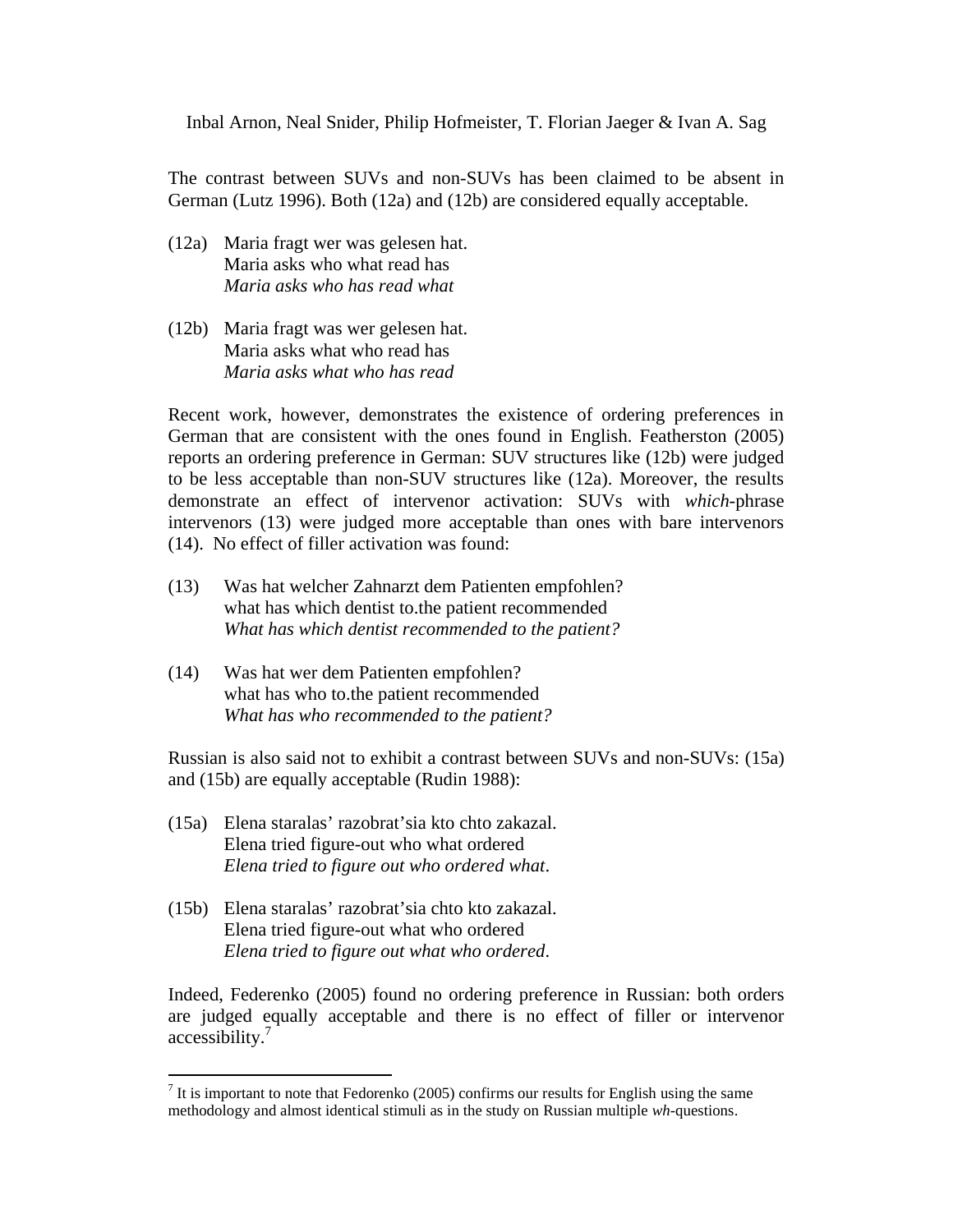To summarize, German exhibits ordering preferences similar to the ones in English, while no ordering preferences were reported for Russian. Importantly, a closer comparison of Featherston's (2005) results for German and our results for English suggests that the relative strength of these preferences differs between the languages. In both German and English, SUVs are judged as less acceptable than non-SUVs. But, the size of the 'Superiority effect' seems larger in English than in German. The empirical results from German and Russian reveal a cross-linguistic variation that is more subtle that previously claimed. Instead of a categorical difference between languages that have ordering constraints (e.g. English) and languages that don't (e.g. German and Russian), we see a more gradient distinction between languages that have strong, but not categorical, ordering preferences (e.g. English), languages that have weaker ordering preferences (e.g. German) and languages that don't seem to exhibit a preference (e.g. Russian).

## **3. Accommodating Cross-linguistic Variation in a Processing Account**

There are several possible routes to account for cross-linguistic variation within a processing account. One is to say that the suggested preferences (distance is costly, less accessible intervenors are costly) are not universal: e.g. that in some languages, less accessible intervenors are not costly. This would require a bold statement about the directional influence of language on cognitive mechanisms, implying that different languages result in different processing mechanisms. Another is to say that the preferences are universal, but have different manifestations in different languages. For example, how distance is calculated can be different across languages. This is easy to apply for some preferences (e.g. distance), where language-specific features like free word order could affect the concept, but is harder to implement for other preferences (e.g. accessibility). A third route, and the one that we will argue for in this paper, is to say that processing preferences are universal, but that their strength depends on the availability of other cues.

Taking a step back, the motivating force behind the preferences we have identified as playing a role in the processing of *wh*-questions is to increase the ease of resolving an unbounded dependency. A bigger distance between the filler and the gap with more complex intervening material increases the difficulty of resolving the dependency. However, there are other language-specific features, like case marking or subject-verb agreement, which can assist resolution. In the absence of such additional cues, the 'violation' of word order preferences becomes more severe. For example, increased distance between the filler and the gap will induce more difficulty in the absence of additional cues that are used in resolving the dependency correctly (e.g. subject verb agreement, case marking, animacy preference for the Agent, etc.). How preferences surface in a given language will depend on the extent to which speakers can rely on other cues in on-line processing.

Next, we present an approach that draws heavily on the framework of the Competition Model (MacWhinney, 1987) but extends it to account for differences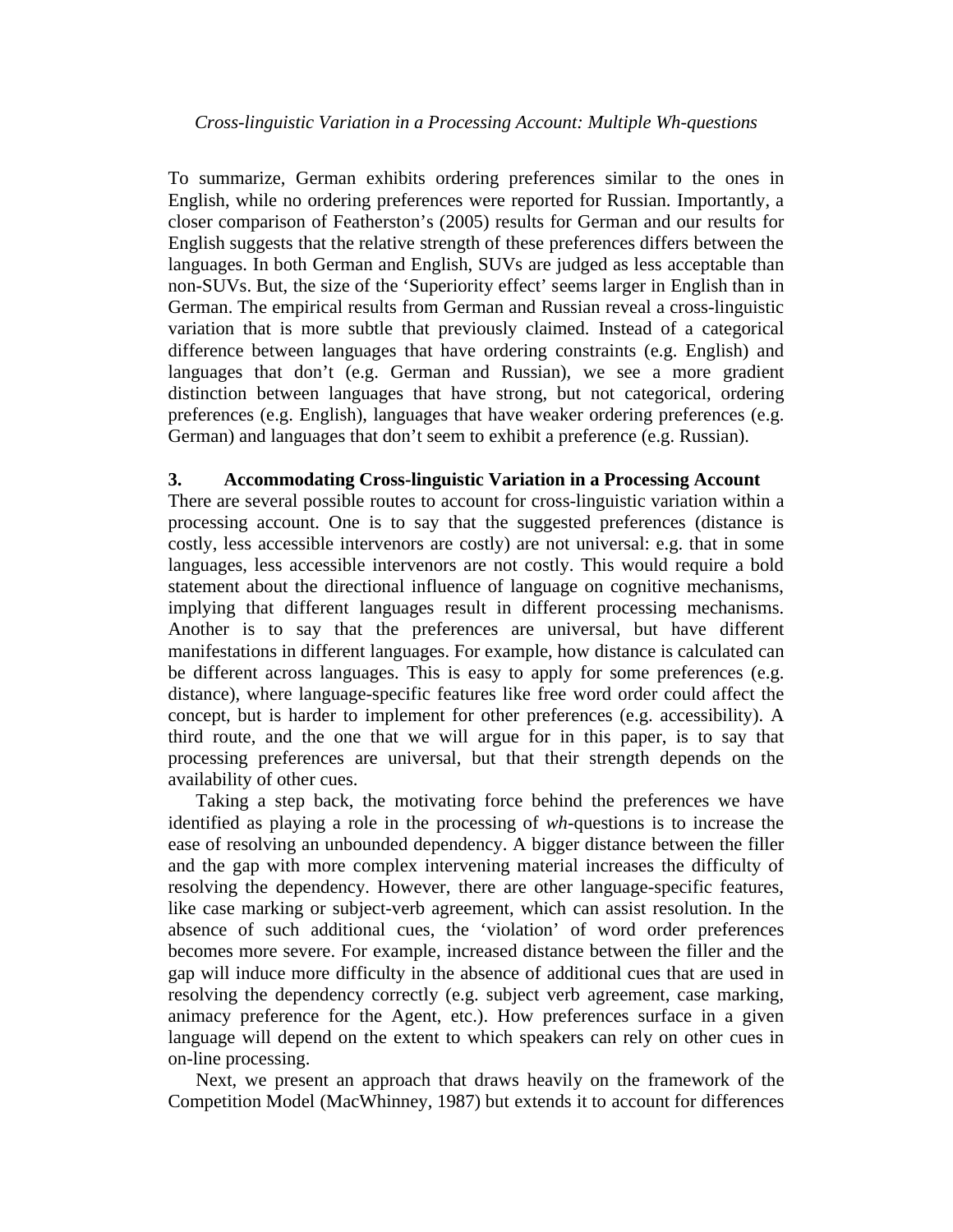in the surfacing of preferences in different languages. We propose an account of the reported cross-linguistic differences in *wh*-phrase ordering that attributes them to differences in the availability of case marking as a cue.

#### **3.1. The General Approach**

The idea that language specific features are responsible for cross-linguistic differences in on-line processing is not a new one. It is most fully elaborated in the Competition Model (MacWhinney 1987). In this framework, the relative strength of surface cues like word order, case marking and subject-verb agreement is responsible for differences between languages in on-line and off-line sentence interpretation. The strength of a cue is dependent on three factors. The first factor is availability, defined as the proportion of times that it is present. For case marking, availability would be calculated as the proportion of times that the noun has unambiguous case marking. The second factor is reliability, defined as the proportion of times where the cue marks the correct interpretation, when it is present. For case marking, this would mean the proportion of times a nominativemarked noun is the Agent of the sentence. The third factor is cost, which depends on the perceptual salience of the cue and the load it places on working memory.

The study of off-line thematic assignment demonstrates the different strength of surface cues in a variety of languages (MacWhinney & Bates 1989). The study of on-line thematic assignment reveals the effect of cue strength on reaction times. As predicted, the strongest cues lead to fastest reaction times and conflicting cues lead to inhibition and slowdown (Li, Bates & MacWhinney 1993). In an expansion of the model, Kempe & MacWhinney (1999) looked at the way that the availability of a cue is reflected in the processing benefits associated with it in on-line processing. Participants heard simple transitive sentences and had to identify the Agent as quickly as possible. While some sentences were ambiguous, others had various cues to the thematic assignment. The study manipulated the existence of cues like animacy, word order, and case marking. Kempe & MacWhinney report that more available cues, ones that are more frequent, had a bigger benefit in on-line processing. Looking at German and Russian they compared the availability and reliability of animacy, case marking, and word order using a corpus. While reliability is identical in the two languages (when case marked the thematic role of the noun is unambiguous), case marking is less available in German than in Russian: there are more ambiguously marked nouns in German. Accordingly, reaction times were more speeded when case marking was added in Russian in comparison to German. The results were interpreted as showing that because case marking is more available in Russian, Russian speakers rely on it more in on-line processing.

Drawing on these findings, we suggest that the cost of general processing preferences is mediated by the availability of other cues in the languages. In a language where case marking is a highly available cue, speakers will rely on that cue and will be able to 'tolerate' increased distance better. In other words, increased distance is costly across languages, as is lower accessibility, but the cost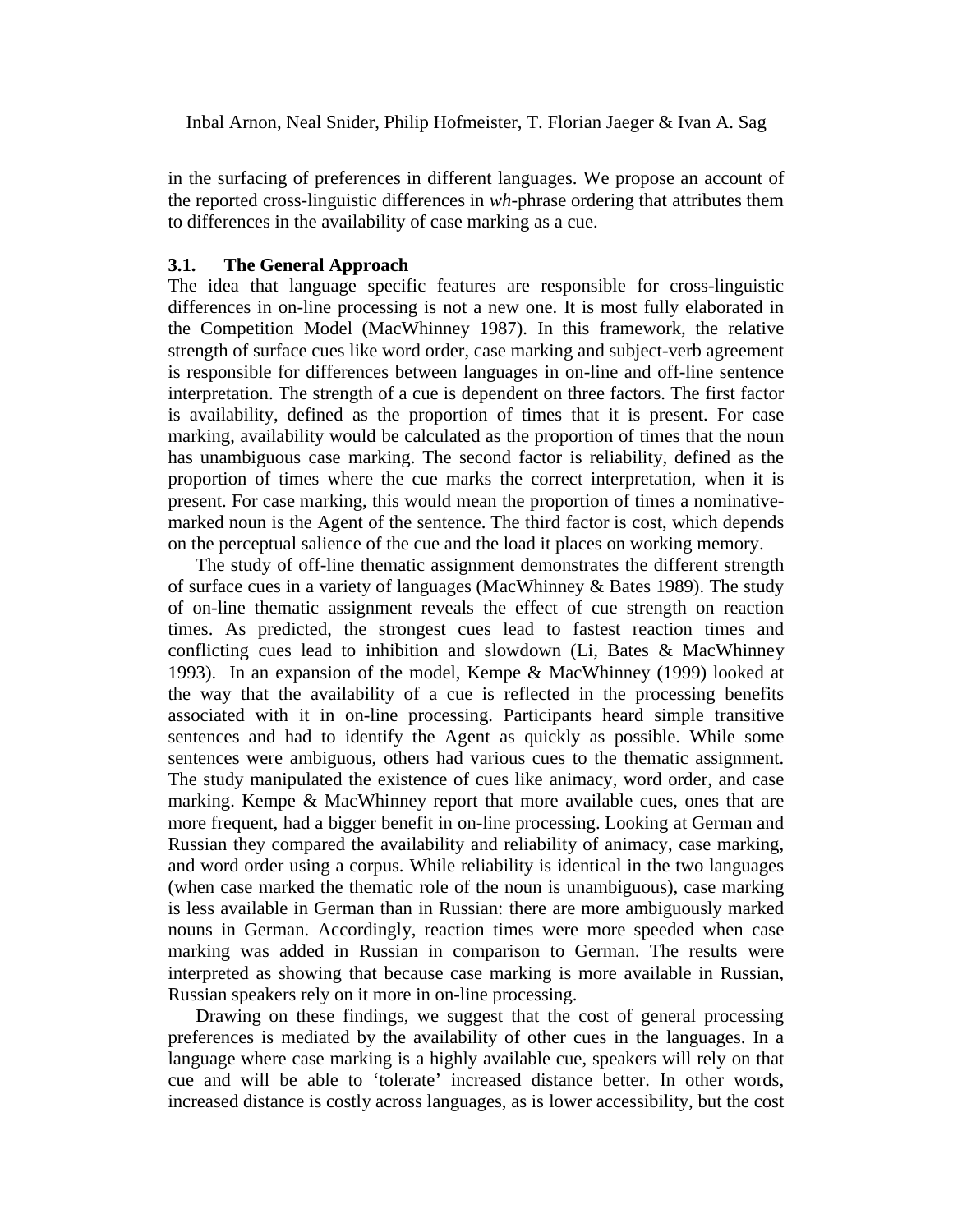of 'violating' those preferences is lower when other cues are highly available. In a fixed word order language, with no case marking cues, increased distance is very costly<sup>8</sup>. In a language with case marking, distance is increasingly less costly, depending on the availability of other cues. Can this kind of model explain the reported cross-linguistic differences in the processing of multiple *wh-*questions?

#### **3.2. The Case for Case…**

 $\overline{a}$ 

One striking difference between the three languages is the availability of case marking. Case marking on nouns is not an available cue in English. Case marking exists in both German and Russian, but the case marking paradigms of nouns in German are more ambiguous than the ones in Russian (Kempe & MacWhinney 1999 for declaratives). Crucially, this also seems to hold for the availability of case marking in questions words. The morphological paradigm of German question words is more ambiguous than that of Russian. Three out of the seven German question words are ambiguous between nominative and accusative case, while only three out of ten Russian questions words are.

We conducted a corpus study to test the hypothesis that German and Russian differ in the availability of case marking for question words. For German, we used the syntactically annotated TIGER (v. 1) and NEGRA corpora, which consist of 50,000 sentences (900,000 tokens) and 10,000 sentences (176,000 tokens) of newspaper text, respectively. For the Russian study, we used the dependencyparsed Uppsala corpus (Boguslavsky et al., 2002). The corpus consists of 17,772 sentences (256,034 tokens) of literary and informative text. We extracted the transitive embedded and non-embedded questions in each corpus that contained at least one *wh*-question word. This amounts to 167 questions in German, and 46 questions in Russian, with a total of 168 and 46 question words, respectively. To calculate the availability of case marking for question words, we calculated the percentage of question words that were unambiguously marked as nominative or  $\alpha$  accusative out of the total number of question words.<sup>9</sup> For German, only 11.3% of the question words in our sample are unambiguously case marked. In Russian, availability was three times higher: 34.8% of question words were unambiguously case marked. This difference is similar to the one reported in Kempe  $\&$ MacWhinney for simple transitive sentences. The availability of case marking for nouns in their study was  $68.5\%$  for Russian and only 38.2% for German.<sup>10</sup> With the caveat that these two analyses were performed on different corpora, case

<sup>&</sup>lt;sup>8</sup> In similar fashion, in this kind of language, the addition of case marking (on pronouns for example) may not be very beneficial since speakers are not used to relying on that information.

<sup>9</sup> For Russian we counted as unambiguous *kto*, *kogo*, *kakogo*, *kotorogo*, *kakaya*, *kotoraya*, *kakuyu*, *kotoruyu*, *kakikh*, and *kotorykh*, as well as *kakoj*, *kotoryj*, *kakie*, and *kotorye* when they were animate.

<sup>&</sup>lt;sup>10</sup> Kempe & MacWhinney report the availability of case marking separately for the first and second NP in a sentence and separately for nominative and accusative case while we report the availability for a given question word, regardless of position or thematic assignment. The percentage we are using for the comparison was calculated by averaging the four measures.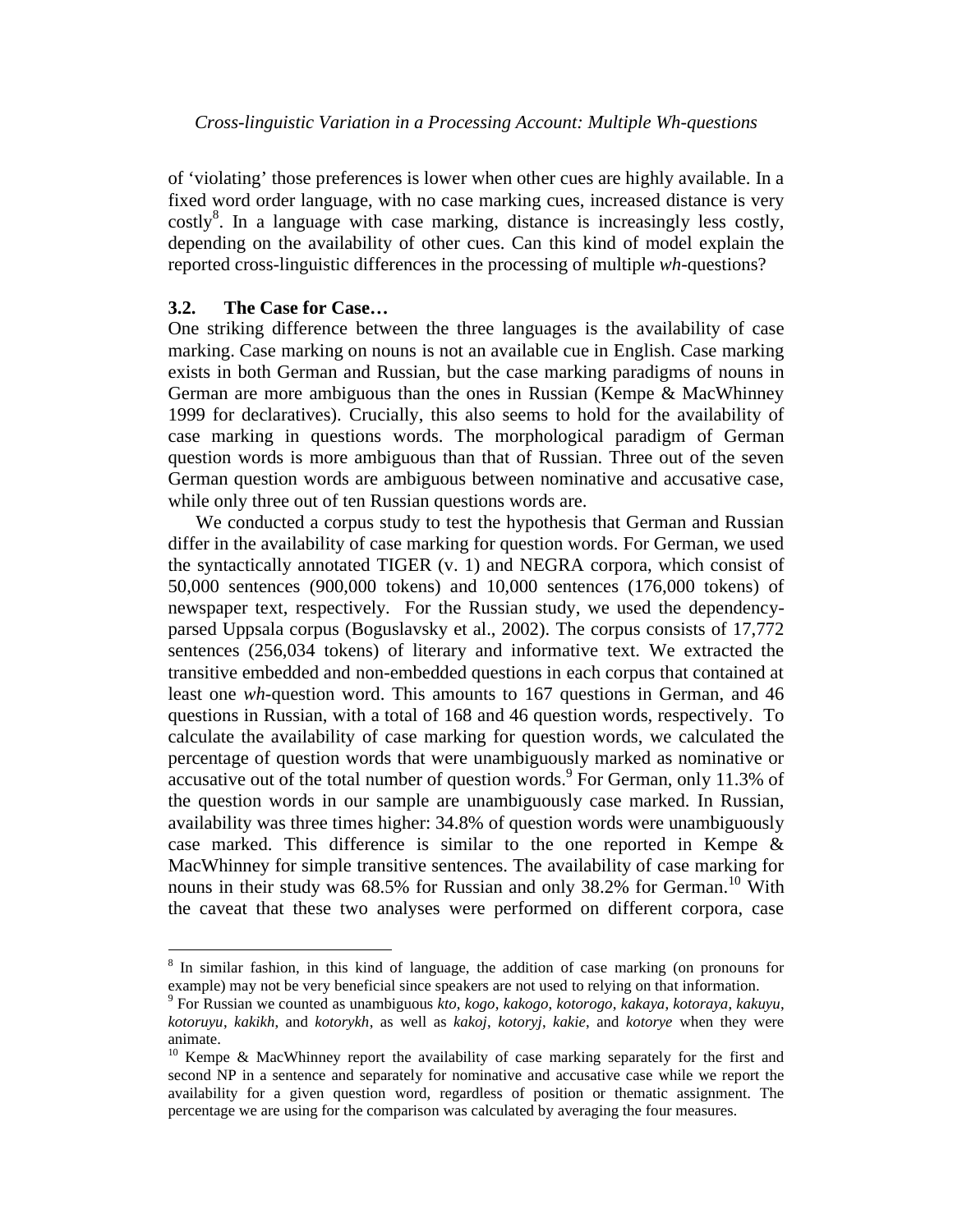marking seems to be more available for nouns than for question words. This could be due to the fact that the most common question word in both languages is the equivalent of English *what* (*was*, 71%; *chto*, 45.7%), which is not case marked in either language. Consistent with our hypothesis, we find that case marking in Russian *wh*-questions is more available than in German *wh*-questions.

The differing effect of the processing preferences could be attributed to the differential availability of case marking as a cue. The effect of distance and accessibility is masked when case marking is a highly available (Russian). The effect is apparent when case marking is less available (German) and is the strongest when case marking is not an available cue (English). The gradient crosslinguistic difference is thus attributed to the different availability of case marking.

## **3.3. Summary**

The model we have presented views cross-linguistic variation as an interaction of processing preferences and language specific features. More specifically, we suggest that different costs are associated with dispreferred options, depending on the availability of other cues. The availability of information about the thematic assignment that is conveyed by cues like case marking or subject-verb agreement reduces the burden posed by variants with a high processing cost (e.g. those with increased distance and/or low accessibility intervenors). The 'cost' of dispreferred options is mediated by the strength of cues like word order, case marking, etc. that bias to the intended parse. With regard to unbounded dependencies, we suggest that increased distance and costly intervening material will affect the ease of resolving a dependency across languages, but the extent of the difficulty will depend on speaker's ability to draw on additional information. With regard to multiple *wh-*questions, we argue that the different manifestation of ordering preferences across English, German, and Russian can be partially attributed to the different availability of case marking in those languages. Case marking has been shown to be a more available cue in Russian than in German, both generally in transitive declaratives and more specifically in *wh*-questions; and case marking is more available in these languages than in English. This explains why the effect of distance and accessibility is most apparent in English, less so in German and not apparent in Russian.

## **4. Conclusions and Future Work**

We have presented findings about the gradient nature of multiple *wh*-questions in English and offered a framework in which multiple *wh-*questions are seen as no different from other types of long distance dependencies. Their unacceptability is partially captured by processing factors known to affect other types of unbounded dependencies. We also sketched a proposal to account for cross-linguistic variation in ordering preferences by appealing to an interaction between general processing mechanism and language specific factors. Specifically, we argued that the different availability of case marking is responsible for the different surfacing of processing preferences in the languages tested (English, German, and Russian).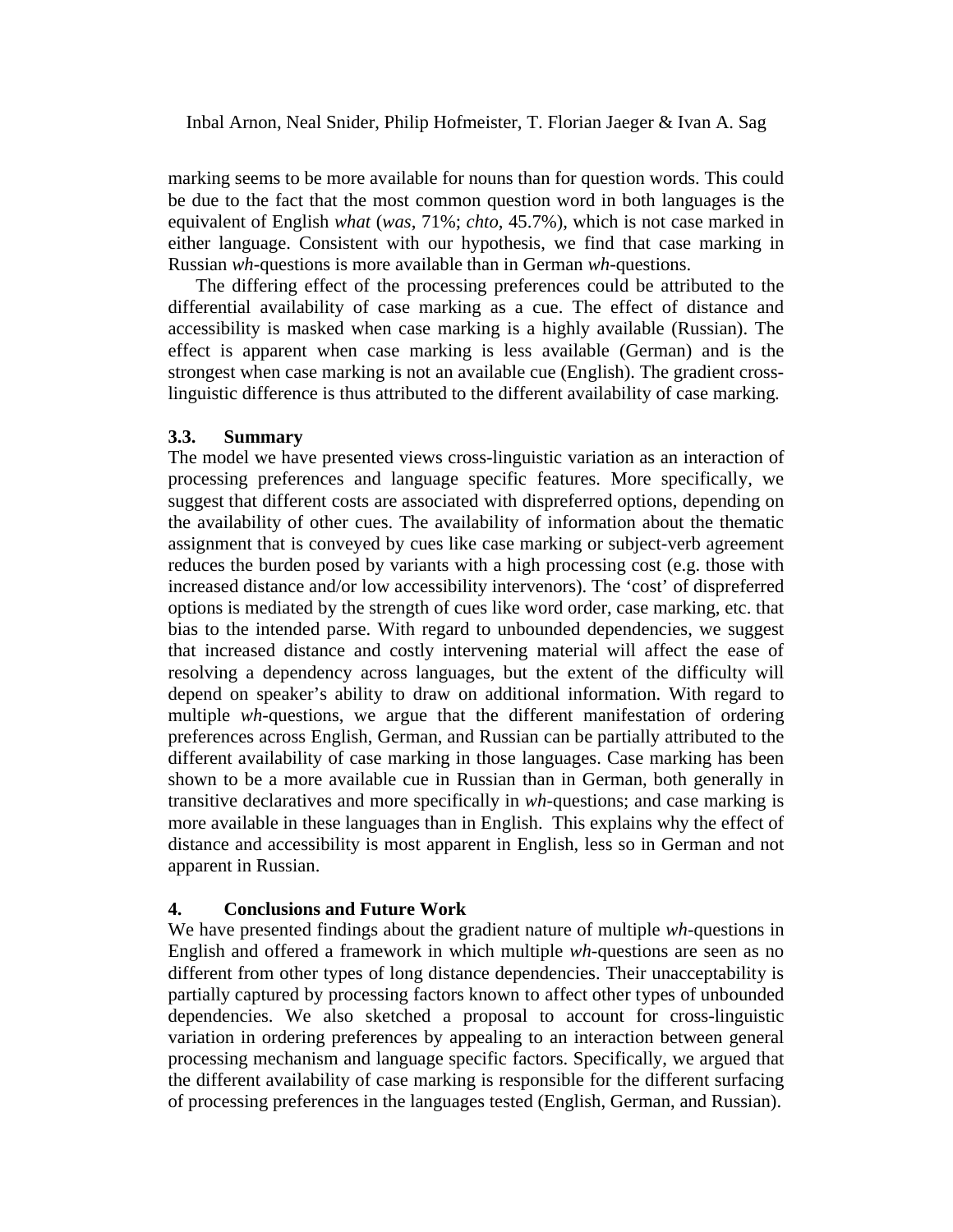Why would one prefer the kind of account proposed here to one that uses categorical grammatical constraints to explain contrasts in acceptability within and between languages? First and importantly, the processing account can better capture gradient contrasts within languages and gradient differences between languages. As evidenced from the findings on multiple *wh*-questions, this kind of gradience is prevalent in language. Second, a processing account has wider coverage in explaining behavioral correlates of language use—the same mechanism that explains processing times is also assumed to underlie the relative acceptability of structures. Third, the processing account opens a fruitful research program into the ways that cross-linguistic variation can be modeled and quantified. For example, it makes the prediction that English multiple *wh*dependencies should become easier to resolve when the likely thematic assignment is inferable from other cues, such as animacy of the *wh*-phrases. We are in the process of running experiments to test this hypothesis. We also predict that dependencies in case marking languages should become more difficult when the case marking cue is not available, as in the case for Russian multiple *wh*questions with two inanimate entities. To conclude, we argue that an account that acknowledges the role of processing in multiple *wh-*phrase ordering will better account for variation in acceptability within and between languages.

#### **References**

- Ariel, M. 2001. Accessibility Theory: an overview. In T. Sanders et al. In *Text representation: Linguistic and psycholinguistic aspects.* Amsterdam: Benjamins.
- Boguslavsky, I., I. Chardin, S. Grigorjeva, N. Grigoriev, L. Iomdin, L. Kreidlin, N. Frid, 2002. Development of a dependency treebank for Russian and its possible applications in NLP. *Proceedings of LREC-2002*, Las Palmas. 3:852–856. http:/ruscorpora.ru/
- Bolinger, D. L. 1978. Asking more than one thing at a time. In H. Hiz (Ed.), *Questions*. Dordrecht: D. Reidel 107-150.
- Boersma, P. & B. Hayes. 2003. Empirical tests of the Gradual Learning Algorithm, *Linguistic Inquiry* 32: 45-86.
- Chomsky, N. 1973. Conditions on transformations. In S. Anderson & P. Kiparsky (Ed.) *A Festricht for Morris Halle*. New York: Holt, Rimehart & Winston
- Chomsky, N. 1995. *The Minimalist Program*. Cambridge, Mass.: MIT Press.
- Clifton, C. J., Fanselow, G., & Frazier, L. 2006. Amnestying superiority violations: processing multiple questions. *Linguistic Inquiry* 37: 51-68.
- Fanselow, G. & Frisch, S. to appear. Effects of processing difficulty on judgments of acceptability. In *Gradience in grammar*. G. Fanselow, C. Fery, M. Schlesewsky & R. Vogel (Eds.). Oxford: Oxford University Press.
- Featherston S. 2005. Universals and grammaticality: *Wh-*constraints in German and English. *Linguistics* 43:4.